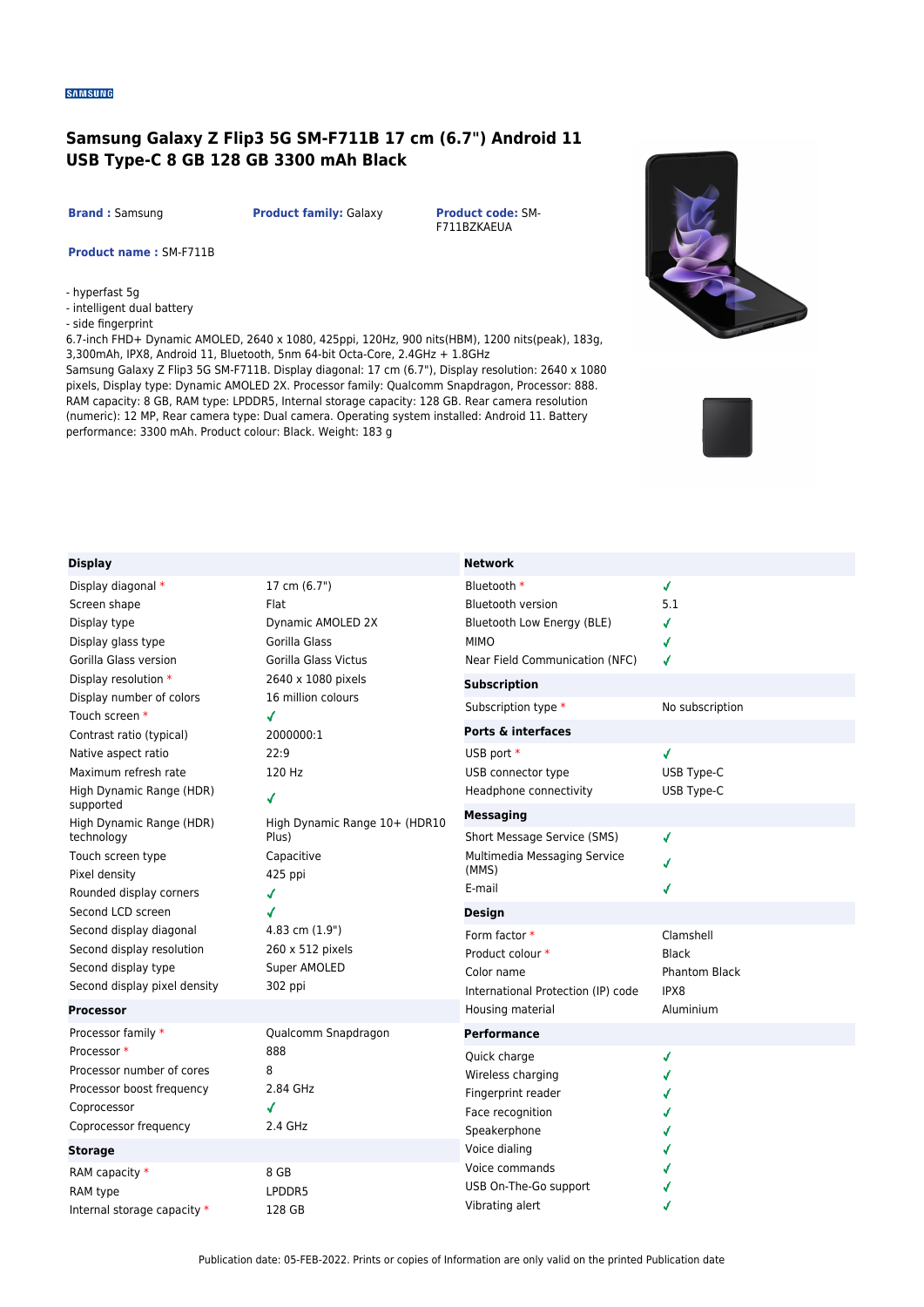| Camera<br>Rear camera resolution (numeric) * 12 MP                                                                                          |                                                  |                                                                                                                | <b>Navigation</b>              |                                                                                                                                  |  |  |
|---------------------------------------------------------------------------------------------------------------------------------------------|--------------------------------------------------|----------------------------------------------------------------------------------------------------------------|--------------------------------|----------------------------------------------------------------------------------------------------------------------------------|--|--|
| Second rear camera resolution<br>(numeric)                                                                                                  | 12 MP<br>3000 x 4000 pixels<br>2.2               |                                                                                                                | GPS                            | √                                                                                                                                |  |  |
| Rear camera resolution<br>Rear camera aperture number<br>Second rear camera aperture                                                        |                                                  |                                                                                                                | <b>GLONASS</b>                 |                                                                                                                                  |  |  |
| number<br>Rear camera pixel size                                                                                                            | 1.8<br>$1.12 \mu m$                              |                                                                                                                | <b>BeiDou</b>                  |                                                                                                                                  |  |  |
| Second rear camera pixel size<br>Rear camera field of view (FOV)<br>angle                                                                   | $1.4 \mu m$<br>$123^{\circ}$                     |                                                                                                                | Galileo                        |                                                                                                                                  |  |  |
| Second rear camera field of view<br>(FOV) angle                                                                                             | 78                                               |                                                                                                                | Position location *            |                                                                                                                                  |  |  |
| Digital zoom<br>Front camera type *<br>Front camera resolution (numeric) * 10 MP                                                            | 10x<br>Single camera                             |                                                                                                                |                                |                                                                                                                                  |  |  |
| Front camera aperture number<br>2.4<br>Front camera pixel size<br>$1.22 \mu m$                                                              |                                                  |                                                                                                                | <b>Multimedia</b>              |                                                                                                                                  |  |  |
| Front camera field of view (FOV)<br>angle<br>Rear camera flash *                                                                            | $80^\circ$<br>$\mathcal{L}$                      |                                                                                                                | <b>Speakers</b>                | stereo                                                                                                                           |  |  |
| Flash type<br>Video capture resolution (max)                                                                                                | LED<br>2160 x 3840 pixels                        |                                                                                                                | Supported video modes          | 720p,1080p,2160p                                                                                                                 |  |  |
| Maximum frame rate<br>Resolution at capture speed                                                                                           | 960 fps<br>720p,1080p,2160p                      | 1280x720@30fps,1280x720@960fps,1920x1080@240fps,1920x1080@30fps,1920x1080@60fps,3840x2160@30fps,3840x2160@60fp | Audio system                   | Dolby Atmos                                                                                                                      |  |  |
| Video recording modes<br>Rear camera type<br>Auto focus<br>Time lapse mode<br>Video stabilizer<br>Image stabilizer<br>Image stabilizer type | Dual camera<br>Optical Image Stabilization (OIS) |                                                                                                                | Audio formats supported        | 3GA, AAC, AMR, APE, AWB, DFF, DSF,<br>FLAC, IMY, M4A, Mid, MIDI, MP3,<br>MXMF, OGA, OGG, OTA, RTTTL, RTX,<br>WAV, XMF            |  |  |
| Multi-shot<br>Self-timer<br>Night mode                                                                                                      |                                                  |                                                                                                                | Video formats supported        | 3G2,3GP,AVI,FLV,M4V,MKV,MP4,WEBM                                                                                                 |  |  |
| Network                                                                                                                                     |                                                  |                                                                                                                | <b>Software</b>                |                                                                                                                                  |  |  |
| Mobile network generation *                                                                                                                 |                                                  | 5G                                                                                                             | Platform *                     | Android                                                                                                                          |  |  |
| 3G standards *                                                                                                                              |                                                  | HSDPA, HSDPA+, HSUPA, UMTS                                                                                     | Operating system installed *   | Android 11                                                                                                                       |  |  |
| 4G standard *                                                                                                                               |                                                  | LTE                                                                                                            | App distribution platform      | Google Play                                                                                                                      |  |  |
| Wi-Fi *                                                                                                                                     |                                                  | √                                                                                                              | Office support                 | ✔                                                                                                                                |  |  |
| Wi-Fi standards                                                                                                                             |                                                  | 802.11a,802.11b,802.11g, Wi-Fi 4<br>(802.11n), Wi-Fi 5 (802.11ac), Wi-Fi 6<br>(802.11ax)                       | Google applications            | Gmail, Google Chrome, Google<br>Drive, Google Maps, Google<br>Photos, Google Play, Google Play<br>Movies, Google Search, YouTube |  |  |
|                                                                                                                                             |                                                  |                                                                                                                | Virtual assistant              | Samsung Bixby                                                                                                                    |  |  |
|                                                                                                                                             |                                                  |                                                                                                                | <b>Battery</b>                 |                                                                                                                                  |  |  |
|                                                                                                                                             |                                                  |                                                                                                                | <b>Wireless Power Share</b>    | √                                                                                                                                |  |  |
|                                                                                                                                             |                                                  |                                                                                                                | Removable battery              | ×                                                                                                                                |  |  |
|                                                                                                                                             |                                                  |                                                                                                                | Battery performance *          | 3300 mAh                                                                                                                         |  |  |
|                                                                                                                                             |                                                  |                                                                                                                | <b>Sensors</b>                 |                                                                                                                                  |  |  |
|                                                                                                                                             |                                                  |                                                                                                                | Proximity sensor               | √                                                                                                                                |  |  |
|                                                                                                                                             |                                                  |                                                                                                                | Accelerometer                  |                                                                                                                                  |  |  |
|                                                                                                                                             |                                                  |                                                                                                                | Ambient light sensor           |                                                                                                                                  |  |  |
|                                                                                                                                             |                                                  |                                                                                                                | Gyroscope                      |                                                                                                                                  |  |  |
|                                                                                                                                             |                                                  |                                                                                                                | Orientation sensor             |                                                                                                                                  |  |  |
|                                                                                                                                             |                                                  |                                                                                                                | <b>Barometer</b>               |                                                                                                                                  |  |  |
|                                                                                                                                             |                                                  |                                                                                                                | Geomagnetic sensor             |                                                                                                                                  |  |  |
|                                                                                                                                             |                                                  |                                                                                                                | Hall sensor                    | √                                                                                                                                |  |  |
|                                                                                                                                             |                                                  |                                                                                                                | <b>Weight &amp; Dimensions</b> |                                                                                                                                  |  |  |
|                                                                                                                                             |                                                  |                                                                                                                | Width                          | 72.2 mm                                                                                                                          |  |  |
|                                                                                                                                             |                                                  |                                                                                                                | Depth                          | 6.9 mm                                                                                                                           |  |  |
|                                                                                                                                             |                                                  |                                                                                                                | Height                         | 166 mm                                                                                                                           |  |  |
|                                                                                                                                             |                                                  |                                                                                                                | Weight *                       | 183 g                                                                                                                            |  |  |
|                                                                                                                                             |                                                  |                                                                                                                | Folded width                   | 7.22 cm                                                                                                                          |  |  |
|                                                                                                                                             |                                                  |                                                                                                                | Folded depth                   | 1.59 cm                                                                                                                          |  |  |
|                                                                                                                                             |                                                  |                                                                                                                | Folded height                  | 8.64 cm                                                                                                                          |  |  |
|                                                                                                                                             |                                                  |                                                                                                                | <b>Certificates</b>            |                                                                                                                                  |  |  |
|                                                                                                                                             |                                                  |                                                                                                                |                                |                                                                                                                                  |  |  |
|                                                                                                                                             |                                                  | SAR value                                                                                                      | 0.858 W/kg                     |                                                                                                                                  |  |  |
|                                                                                                                                             |                                                  |                                                                                                                | <b>Body SAR</b>                | 1.578 W/kg                                                                                                                       |  |  |
|                                                                                                                                             |                                                  |                                                                                                                | <b>Packaging Content</b>       |                                                                                                                                  |  |  |
|                                                                                                                                             |                                                  |                                                                                                                | Quick start guide              | ✔                                                                                                                                |  |  |
|                                                                                                                                             |                                                  |                                                                                                                | Cables included                | USB Type-C                                                                                                                       |  |  |
|                                                                                                                                             |                                                  |                                                                                                                | SIM card ejector pin           | √                                                                                                                                |  |  |